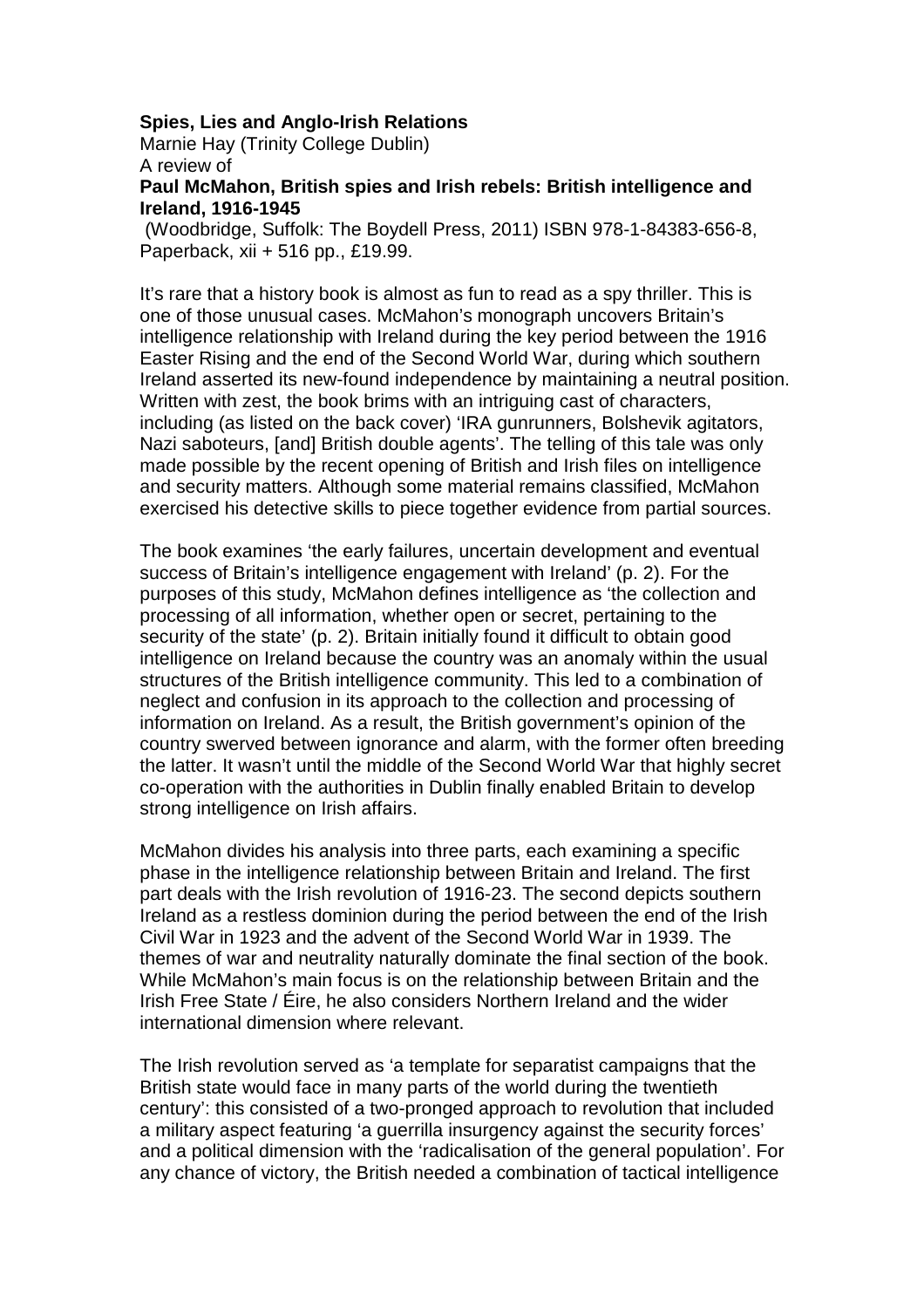– 'information on the identity, location, strength, and intentions of the militants' – and political or strategic intelligence – 'information on the state of opinion in Ireland, and the overall strength of the separatist movement'. The British intelligence system's performance in these areas was hindered by 'its own internal weaknesses, the effectiveness of its Irish opposition and the constraints imposed by British policy and the Irish political environment' (p. 13). In consequence, the United Kingdom lost southern Ireland, but managed to keep the reluctant dominion in its empire for a while longer.

Once the twenty-six counties of southern Ireland no longer posed a domestic security risk to Britain, the Irish Free State assumed many of the characteristics of a foreign country, from an intelligence perspective. The British government discarded its 'extensive intelligence and counterinsurgency apparatus' in Ireland and instead depended on 'informal, ad hoc sources of information', having 'few official representatives in the new state'. Such information often consisted of 'rumour, biased reporting and politicised interpretation by officials and ministers in London' that had the potential to lead to decisions that could have scuttled the Anglo-Irish settlement (p. 96). By 1923 a degree of stability had been achieved due to the willingness of the Irish authorities to cooperate secretly with the British state in matters of intelligence and security.

McMahon asserts that 'Britain's traumatic experience of the Irish revolution reinforced preconceptions about Ireland that would influence British policy decisions until the 1940s' (p. 162). Preconceptions tend to cloud the objective analysis of facts, leading to faulty decision making. Ireland's close connection with Britain and the lengthy and emotive nature of the Irish question as a political issue meant that most British leaders held strong opinions on Ireland and its people. The informality of British intelligence on Ireland ensured that prejudices and assumptions were not methodically questioned. Functioning in an intelligence vacuum, two very different British perceptions of the Irish situation battled for supremacy in the 1920s and 1930s. Diehard unionists were deeply suspicious of the new Irish state and pessimistic regarding the influence of militant republicanism while liberal imperialists hoped 'the Irish Free State would become stable and democratic, settle down within the empire as a loyal Dominion and perhaps one day succeed in wooing Northern Ireland into a united state' (p. 163). Neither viewpoint proved entirely accurate.

Having neglected Irish affairs and failed to comprehend the rise of Fianna Fáil in the run-up to the 1932 election, the British government was completely unprepared to cope with the challenge of Éamon de Valera. It mistook him for a republican fanatic dominated by the IRA and 'exaggerated the power of the subversive undercurrents that swirled beneath the political surface' in Ireland (p. 239), leading to a period of poor policy. The worsening international situation and the approaching war finally forced British policy-makers to reconsider out-dated principles and prejudices.

The Second World War brought new challenges to the relationship. Irish neutrality not only fed British fears that Ireland might be used as a base for German covert operations or outright attacks on the UK, but also denied